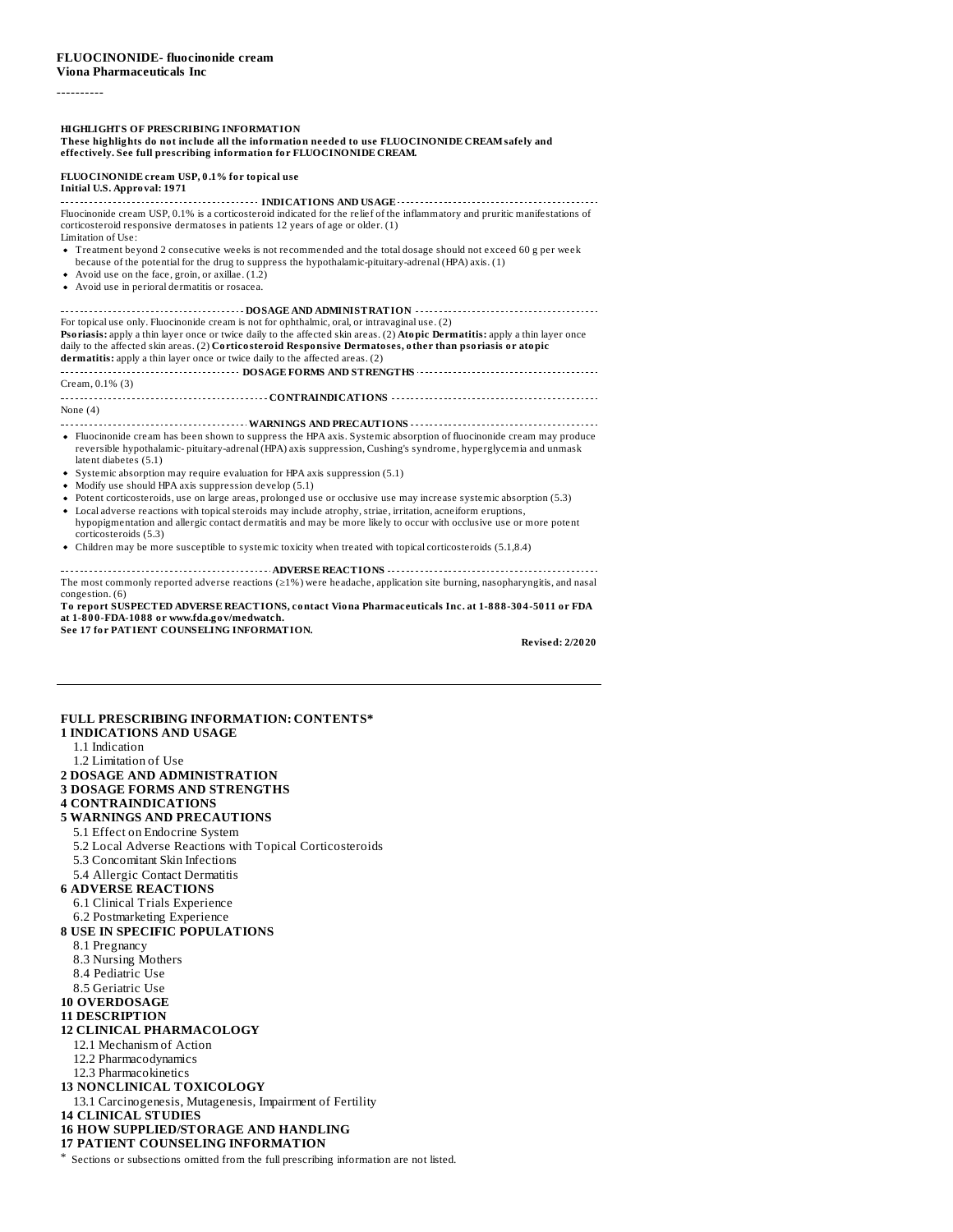## **FULL PRESCRIBING INFORMATION**

## **1 INDICATIONS AND USAGE**

#### **1.1 Indication**

Fluocinonide cream USP, 0.1% is indicated for the relief of the inflammatory and pruritic manifestations of corticosteroid responsive dermatoses in patients 12 years of age or older [*see Use in Specific Populations (8.4)*].

#### **1.2 Limitation of Us e**

Treatment beyond 2 consecutive weeks is not recommended and the total dosage should not exceed 60 g per week because the safety of fluocinonide cream for longer than 2 weeks has not been established and because of the potential for the drug to suppress the hypothalamic-pituitary-adrenal (HPA) axis. Therapy should be discontinued when control of the disease is achieved. If no improvement is seen within 2 weeks, reassessment of the diagnosis may be necessary. Do not use more than half of the 120 g tube per week.

Fluocinonide cream should not be used in the treatment of rosacea or perioral dermatitis, and should not be used on the face, groin, or axillae.

## **2 DOSAGE AND ADMINISTRATION**

For topical use only. Fluocinonide cream is not for ophthalmic, oral, or intravaginal use.

For psoriasis, apply a thin layer of fluocinonide cream once or twice daily to the affected skin areas as directed by a physician. Twice daily application for the treatment of psoriasis has been shown to be more effective in achieving treatment success during 2 weeks of treatment.

For atopic dermatitis, apply a thin layer of fluocinonide cream once daily to the affected skin areas as directed by a physician. Once daily application for the treatment of atopic dermatitis has been shown to be as effective as twice daily treatment in achieving treatment success during 2 weeks of treatment [*see Clinical Studies (14)*]*.*

For corticosteroid responsive dermatoses, other than psoriasis or atopic dermatitis, apply a thin layer of fluocinonide cream once or twice daily to the affected areas as directed by a physician.

#### **3 DOSAGE FORMS AND STRENGTHS**

Each gram of fluocinonide cream, USP contains 1 mg of fluocinonide, USP.

Fluocinonide cream USP, 0.1% is white to off white cream, free from lumps and foreign matter with no phase separation.

## **4 CONTRAINDICATIONS**

None.

#### **5 WARNINGS AND PRECAUTIONS**

#### **5.1 Effect on Endocrine System**

Systemic absorption of topical corticosteroids, including fluocinonide cream, can produce reversible hypothalamic-pituitary-adrenal (HPA) axis suppression with the potential for clinical glucocorticosteroid insufficiency. This may occur during treatment or upon withdrawal of the topical corticosteroid. In addition, the use of fluocinonide cream for longer than 2 weeks may suppress the immune system [*see Nonclinical Toxicology (13.1)*].

HPA axis suppression has been observed with fluocinonide cream, 0.1% applied once or twice daily in 2 out of 18 adult patients with plaque-type psoriasis, 1 out of 31 adult patients with atopic dermatitis and 4 out of 123 pediatric patients with atopic dermatitis

[*see Use in Specific Population (8.4) and Clinical Pharmacology (12.2)].*

Because of the potential for systemic absorption, use of topical corticosteroids, including fluocinonide cream, may require that patients be periodically evaluated for HPA axis suppression. Factors that predispose a patient using a topical corticosteroid to HPA axis suppression include the use of more potent steroids, use over large surface areas, use over prolonged periods, use under occlusion, use on an altered skin barrier, and use in patients with liver failure.

An ACTH stimulation test may be helpful in evaluating patients for HPA axis suppression. If HPA axis suppression is documented, an attempt should be made to gradually withdraw the drug, to reduce the frequency of application, or to substitute a less potent steroid. Manifestations of adrenal insufficiency may require supplemental systemic corticosteroids. Recovery of HPA axis function is generally prompt and complete upon discontinuation of topical corticosteroids.

Cushing's syndrome, hyperglycemia, and unmasking of latent diabetes mellitus can also result from systemic absorption of topical corticosteroids.

Use of more than one corticosteroid-containing product at the same time may increase the total systemic absorption of topical corticosteroids.

Studies conducted in pediatric patients demonstrated reversible HPA axis suppression after use of fluocinonide cream. Pediatric patients may be more susceptible than adults to systemic toxicity from equivalent doses of fluocinonide cream due to their larger skin surface-to-body-mass ratios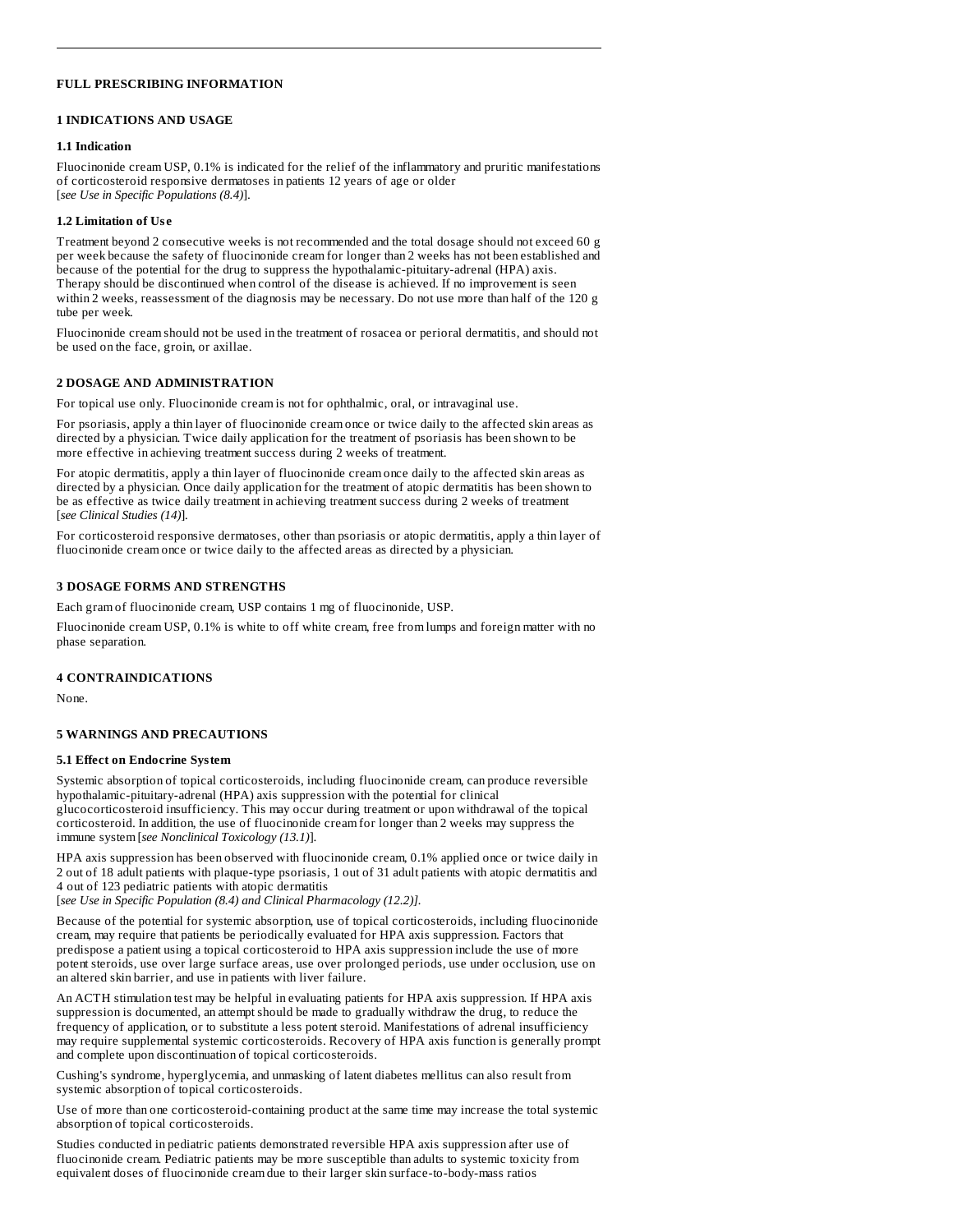#### **5.2 Local Advers e Reactions with Topical Corticosteroids**

Local adverse reactions may be more likely to occur with occlusive use, prolonged use or use of higher potency corticosteroids. Reactions may include atrophy, striae, telangiectasis, burning, itching, irritation, dryness, folliculitis, acneiform eruptions, hypopigmentation, perioral dermatitis, allergic contact dermatitis, secondary infection, and miliaria. Some local adverse reactions may be irreversible.

#### **5.3 Concomitant Skin Infections**

If concomitant skin infections are present or develop, an appropriate antifungal or antibacterial agent should be used. If a favorable response does not occur promptly, use of fluocinonide cream should be discontinued until the infection has been adequately controlled.

#### **5.4 Allergic Contact Dermatitis**

If irritation develops, fluocinonide cream should be discontinued and appropriate therapy instituted. Allergic contact dermatitis with corticosteroids is usually diagnosed by observing failure to heal rather than noting a clinical exacerbation as with most topical products not containing corticosteroids.

Such an observation should be corroborated with appropriate diagnostic patch testing.

#### **6 ADVERSE REACTIONS**

#### **6.1 Clinical Trials Experience**

Because clinical studies are conducted under widely varying conditions, adverse reaction rates observed in the clinical studies of a drug cannot be directly compared to rates in the clinical studies of another drug and may not reflect the rates observed in practice.

In clinical trials, a total of 443 adult subjects with atopic dermatitis or plaque-type psoriasis were treated once daily or twice daily with fluocinonide cream for 2 weeks. The most commonly observed adverse reactions in these clinical trials were as follows:

**Table 1Most Commonly Obs erved Advers e Reactions (≥1%) in Adult Clinical Trials**

| Adverse<br>Reaction      | Fluocinonide Cream,<br>once daily<br>$(n=216)$ | <b>Fluocinonide Cream.</b><br>twice daily<br>$(n=227)$ | <b>Vehicle Cream,</b><br>once or twice daily<br>$(n=211)$ |
|--------------------------|------------------------------------------------|--------------------------------------------------------|-----------------------------------------------------------|
| Headache                 | 8(3.7%)                                        | $9(4.0\%)$                                             | $6(2.8\%)$                                                |
| Application Site Burning | 5(2.3%)                                        | $4(1.8\%)$                                             | 14 (6.6%)                                                 |
| Nasopharyngitis          | $2(0.9\%)$                                     | 3(1.3%)                                                | $3(1.4\%)$                                                |
| Nasal Congestion         | $3(1.4\%)$                                     | 1 (0.4%)                                               |                                                           |

Safety in patients 12 to 17 years of age was similar to that observed in adults.

#### **6.2 Postmarketing Experience**

The following adverse reactions have been identified during post approval use of fluocinonide cream:

*Administration Site Conditions:* discoloration, erythema, irritation, pruritus, swelling, pain and condition aggravated.

*Immune System Disorders:* hypersensitivity.

*Nervous System Disorders:* headache and dizziness.

*Skin and Subcutaneous Tissue Disorders:* acne, dry skin, rash, skin exfoliation and skin tightness.

Because these reactions are reported voluntarily from a population of uncertain size, it is not always possible to reliably estimate their frequency or establish a causal relationship to drug exposure.

#### **8 USE IN SPECIFIC POPULATIONS**

#### **8.1 Pregnancy**

Teratogenic Effects

*Pregnancy Category C*

There are no adequate and well-controlled studies in pregnant women. Therefore, fluocinonide cream should be used during pregnancy only if the potential benefit justifies the potential risk to the fetus.

Corticosteroids have been shown to be teratogenic in laboratory animals when administered systemically at relatively low dosage levels. Some corticosteroids have been shown to be teratogenic after dermal application in laboratory animals.

#### **8.3 Nursing Mothers**

Systemically administered corticosteroids appear in human milk and could suppress growth, interfere with endogenous corticosteroid production, or cause other untoward effects. It is not known whether topical administration of corticosteroids could result in sufficient systemic absorption to produce detectable quantities in breast milk. Nevertheless, a decision should be made whether to discontinue nursing or to discontinue the drug, taking into account the importance of the drug to the mother.

#### **8.4 Pediatric Us e**

Safety and efficacy of fluocinonide cream in pediatric patients younger than 12 years of age have not been established; therefore use in pediatric patients younger than 12 years of age is not recommended.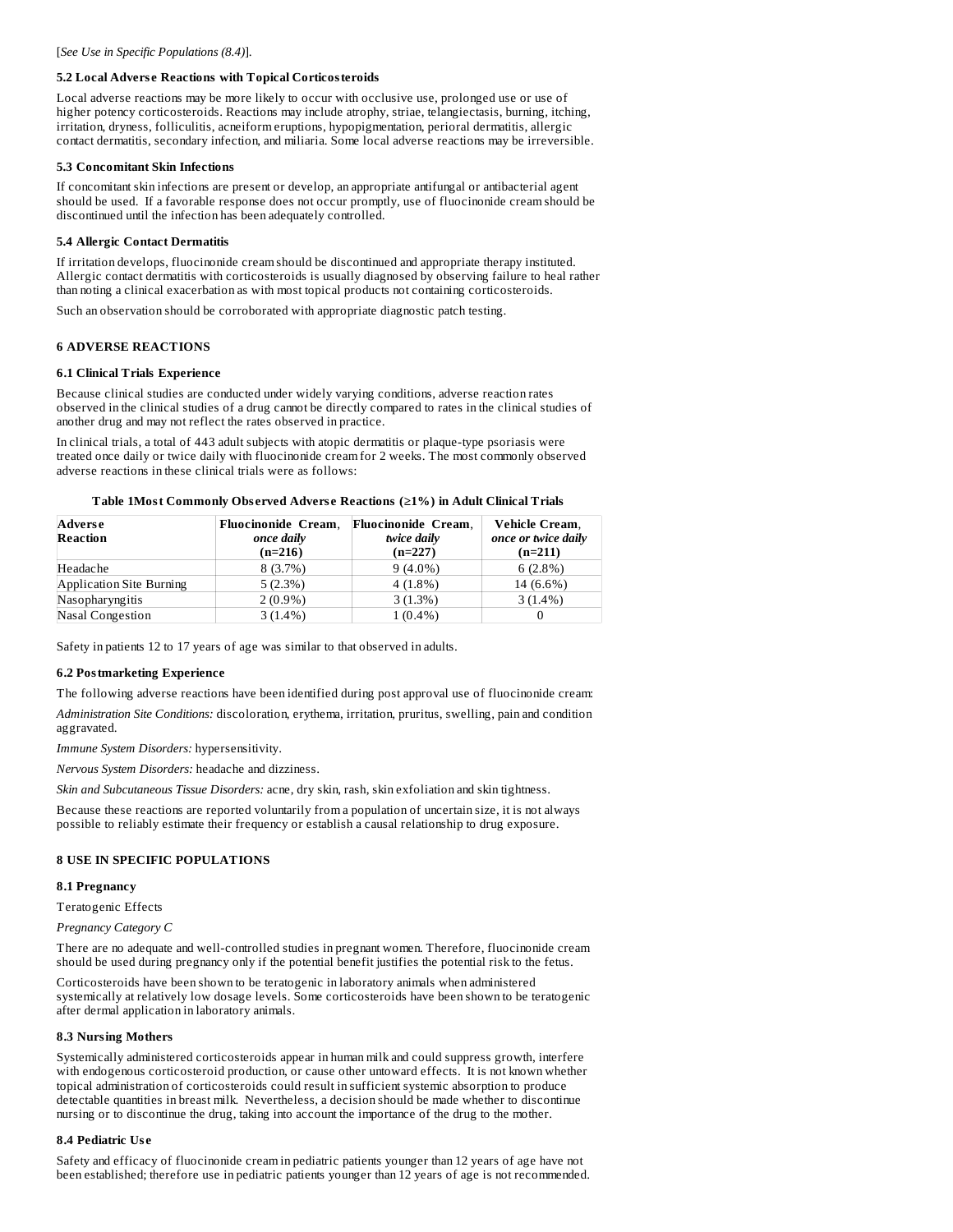HPA axis suppression was studied in 4 sequential cohorts of pediatric patients with atopic dermatitis covering at least 20% of the body surface area, treated once daily or twice daily with fluocinonide cream. The first cohort of 31 patients (mean 36.3% BSA) 12 to < 18 years old; the second cohort included 31 patients (mean 39.0% BSA) 6 to < 12 years old; the third cohort included 30 patients (mean 34.6% BSA) 2 to < 6 years old; the fourth cohort included 31 patients (mean 40.0% BSA) 3 months to < 2 years old. Fluocinonide cream caused HPA-axis suppression in 1 patient in the twice daily group in Cohort 1, 2 patients in the twice daily group in Cohort 2, and 1 patient in the twice daily group in Cohort 3. Follow-up testing 14 days after treatment discontinuation, available for all 4 suppressed patients, demonstrated a normally responsive HPA axis. Signs of skin atrophy were present at baseline and severity was not determined making it difficult to assess local skin safety. Therefore, the safety of fluocinonide cream in patients younger than 12 years of age has not been demonstrated [*see Warnings and Precautions (5.2)*].

HPA axis suppression has not been evaluated in patients with psoriasis who are less than 18 years of age.

Because of a higher ratio of skin surface area to body mass, pediatric patients are at a greater risk than adults of HPA-axis suppression and Cushing's syndrome when they are treated with topical corticosteroids. They are therefore also at greater risk of adrenal insufficiency during or after withdrawal of treatment. Adverse effects including striae have been reported with inappropriate use of topical corticosteroids in infants and children.

HPA-axis suppression, Cushing's syndrome, linear growth retardation, delayed weight gain, and intracranial hypertension have been reported in children receiving topical corticosteroids. Manifestations of adrenal suppression in children include low plasma cortisol levels and absence of response to cosyntropin (ACTH1-24) stimulation. Manifestations of intracranial hypertension include bulging fontanelles, headaches, and bilateral papilledema.

#### **8.5 Geriatric Us e**

Clinical studies of fluocinonide cream did not include sufficient numbers of subjects aged 65 and over to determine whether they respond differently from younger subjects.

## **10 OVERDOSAGE**

Topically applied fluocinonide cream can be absorbed in sufficient amounts to produce systemic effects [*see Warnings and Precautions (5.1)*].

## **11 DESCRIPTION**

Fluocinonide cream USP, 0.1% contains fluocinonide, a synthetic corticosteroid for topical dermatologic use. The corticosteroids constitute a class of primarily synthetic steroids used topically as anti-inflammatory and antipruritic agents. Fluocinonide has the chemical name 6 alpha, 9 alphadifluoro-11 beta, 21-dihydroxy-16 alpha, 17 alpha- isopropylidenedioxypregna-1, 4-diene-3, 20-dione 21-acetate. Its chemical formula is  $\rm C_{26}H_{32}F_2O_7$  and it has a molecular weight of 494.58.

It has the following chemical structure:



Fluocinonide, USP is white or almost white microcrystalline powder. It is practically insoluble in water, very slightly soluble in ether, slightly soluble in ethanol, methanol and dioxane, sparingly soluble in acetone and chloroform.

Each gram of fluocinonide cream, USP contains 1 mg micronized fluocinonide in a cream base of anhydrous citric acid, carbomer homopolymer type  $\overline{C}$ , diethylene glycol monoethyl ether, diisopropanolamine, glyceryl monostearate, glyceryl stearate/PEG-100 stearate, propylene glycol and purified water.

#### **12 CLINICAL PHARMACOLOGY**

#### **12.1 Mechanism of Action**

Corticosteroids play a role in cellular signaling, immune function, inflammation, and protein regulation; however, the precise mechanism of action of fluocinonide cream in corticosteroid responsive dermatoses is unknown.

#### **12.2 Pharmacodynamics**

Vasoconstrictor studies performed with fluocinonide cream in healthy subjects indicate that it is in the super-high range of potency as compared with other topical corticosteroids; however, similar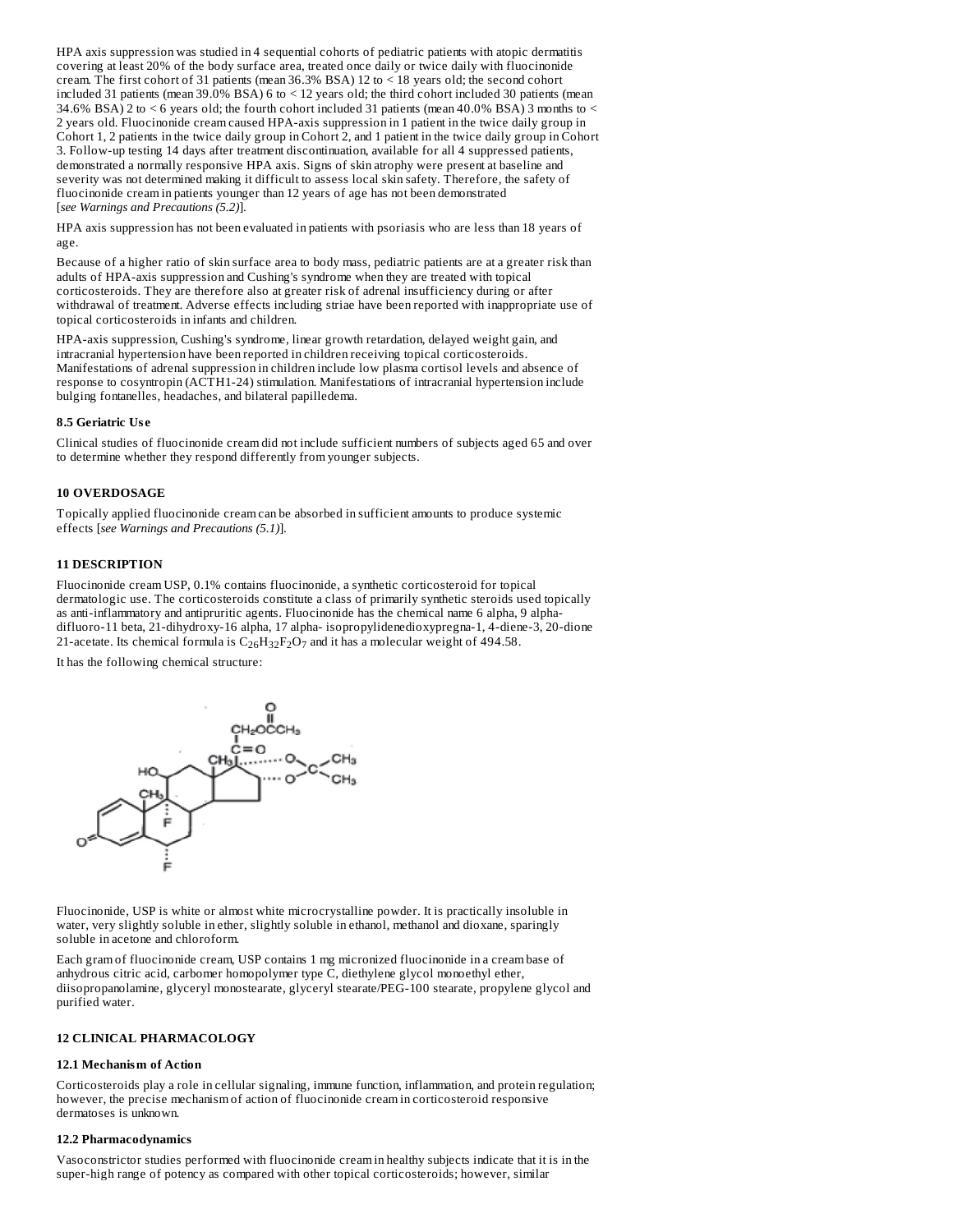blanching scores do not necessarily imply therapeutic equivalence.

Application of fluocinonide cream twice daily for 14 days in 18 adult subjects with plaque-type psoriasis (10 to 50% BSA, mean 19.6% BSA) and 31 adult subjects (17 treated once daily; 14 treated twice daily) with atopic dermatitis (2 o 10% BSA, mean 5% BSA) showed demonstrable HPA-axis suppression in 2 subjects with psoriasis (with 12% and 25% BSA) and 1 subject with atopic dermatitis (treated once daily, 4% BSA) where the criterion for HPA-axis suppression is a serum cortisol level of less than or equal to 18 micrograms per deciliter 30 minutes after stimulation with cosyntropin (ACTH1-24) [*see Warnings and Precautions (5.1)*].

HPA-axis suppression following application of fluocinonide cream, 0.1% (once or twice daily) was also evaluated in 123 pediatric patients from 3 months to < 18 years of age with atopic dermatitis (mean BSA range 34.6 % to 40.0 %). HPA-axis suppression was observed in 4 patients in the twice daily groups. Follow-up testing 14 days after treatment discontinuation demonstrated a normally responsive HPA axis in all 4 suppressed patients [see

*Warnings and Precautions (5.1) and Use in Specific populations (8.4)*]*.*

### **12.3 Pharmacokinetics**

The extent of percutaneous absorption of topical corticosteroids is determined by many factors including the vehicle and the integrity of the epidermal barrier. Topical corticosteroids can be absorbed from normal intact skin. Inflammation and/or other disease processes in the skin may increase percutaneous absorption.

#### **13 NONCLINICAL TOXICOLOGY**

#### **13.1 Carcinogenesis, Mutagenesis, Impairment of Fertility**

Long-term animal studies have not been performed to evaluate the carcinogenic potential of fluocinonide cream because of severe immunosuppression induced in a 13-week dermal rat study. The effects of fluocinonide on fertility have not been evaluated.

Fluocinonide revealed no evidence of mutagenic or clastogenic potential based on the results of two *in vitro* genotoxicity tests (Ames test and chromosomal aberration assay using human lymphocytes). However, fluocinonide was positive for clastogenic potential when tested in the *in vivo* mouse micronucleus assay.

Topical (dermal) application of 0.0003%-0.03% fluocinonide cream to rats once daily for 13 weeks resulted in a toxicity profile generally associated with long term exposure to corticosteroids including decreased skin thickness, adrenal atrophy, and severe immunosuppression. A NOAEL could not be determined in this study. In addition, topical (dermal) application of 0.1% fluocinonide cream plus UVR exposure to hairless mice for 13 weeks and 150-900 mg/kg/day of 0.1% fluocinonide cream to minipigs (a model which more closely approximates human skin) for 13 weeks produced glucocorticoid-related suppression of the HPA axis, with some signs of immunosuppression noted in the dermal minipig study. Although the clinical relevance of the findings in animals to humans is not clear, sustained glucocorticoid-related immune suppression may increase the risk of infection and possibly the risk for carcinogenesis.

Topical doses of 0% (fluocinonide cream vehicle), 0.0001%, 0.005% and 0.001% fluocinonide cream were evaluated in a 52 week dermal photo- carcinogenicity study (40 weeks of treatment followed by 12 weeks of observation) conducted in hairless albino mice with concurrent exposure to low level ultraviolet radiation. Topical treatment with increasing concentrations of fluocinonide cream did not have an adverse effect in this study. The results of this study suggest that topical treatment with fluocinonide cream would not enhance photo-carcinogenesis.

#### **14 CLINICAL STUDIES**

Two adequate and well-controlled efficacy and safety studies of fluocinonide cream have been completed, one in adult subjects with plaque-type psoriasis (Table 2), and one in adult subjects with atopic dermatitis (Table 3). In each of these studies, subjects with between 2% and 10% body surface area involvement at baseline treated all affected areas either once daily or twice daily with fluocinonide cream for 14 consecutive days. The primary measure of efficacy was the proportion of subjects whose condition was cleared or almost cleared at the end of treatment. The results of these studies are presented in the tables below as percent and number of patients achieving treatment success at Week 2.

#### **Table 2Plaque-type Psoriasis in Adults**

|                                       |           |        | Fluocinonide Cream, once daily Vehicle, once daily Fluocinonide Cream, twice daily Vehicle, twice daily |        |
|---------------------------------------|-----------|--------|---------------------------------------------------------------------------------------------------------|--------|
|                                       | $(n=107)$ | (n=54) | $(n=107)$                                                                                               | (n=55) |
| Subiects cleared                      | 0(0)      | 0(0)   | 6 (6%)                                                                                                  | ን (0)  |
| Subjects achieving treatment success* | 19 (18%)  | 4(7%)  | 33 (31%)                                                                                                | 3 (5%) |

\*Cleared or almost cleared

#### **Table 3Atopic Dermatitis in Adults**

| $(n=109)$                                         | $(n=50)$ | (n=102)  | (n=52)                                                                                                         |
|---------------------------------------------------|----------|----------|----------------------------------------------------------------------------------------------------------------|
| 11 (10%)                                          | 0 (0)    | 17 (17%) | (0)                                                                                                            |
| Subjects achieving treatment success*<br>64 (59%) | 6(12%)   | 58 (57%) | 10 (19%)                                                                                                       |
|                                                   |          |          | <b>Fluocinonide</b> Cream, once daily Vehicle, once daily Fluocinonide Cream, twice daily Vehicle, twice daily |

\*Cleared or almost cleared

No efficacy studies have been conducted to compare fluocinonide cream, 0.1% with any other topical corticosteroid product, including fluocinonide cream 0.05%.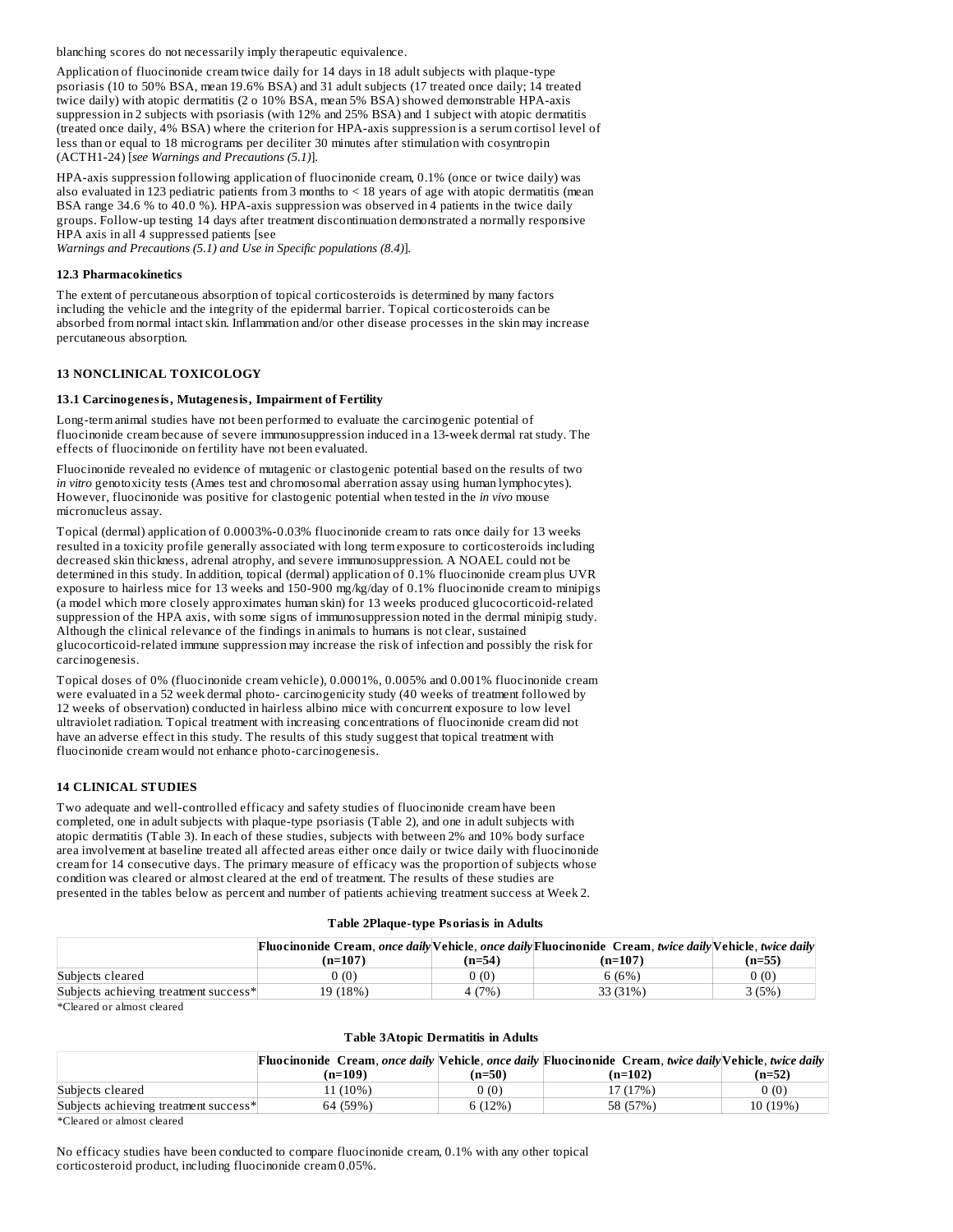## **16 HOW SUPPLIED/STORAGE AND HANDLING**

Fluocinonide Cream USP, 0.1% is white to off white cream, free from lumps and foreign matter with no phase separation. Filled in aluminum tube fitted with white color cap and supplied as follows:

NDC 72578-087-06 in tube of 30 g

NDC 72578-087-02 in tube of 60 g

NDC 72578-087-07 in tube of 120 g

Store at controlled room temperature:  $15^{\circ}$  to  $30^{\circ}$ C (59 $^{\circ}$  to  $86^{\circ}$ F). Keep the tube tightly closed.

## **17 PATIENT COUNSELING INFORMATION**

#### *[See FDA-approved patient labeling (Patient Information)]*

Patients using fluocinonide cream should receive the following information and instructions. This information is intended to aid in the safe and effective use of this medication. It is not a disclosure of all possible adverse or unintended effects:

- Fluocinonide cream is to be used as directed by the physician. It is for external use only. Avoid contact with the eyes. It should not be used on the face, groin, and underarms.
- Fluocinonide cream should not be used for any disorder other than that for which it was prescribed.
- The treated skin area should not be bandaged or otherwise covered or wrapped, so as to be occlusive unless directed by the physician.
- Patients should report to their physician any signs of local adverse reactions.
- Other corticosteroid-containing products should not be used with fluocinonide cream without first talking to the physician.
- As with other corticosteroids, therapy should be discontinued when control is achieved. If no improvement is seen in 2 weeks, the patient should be instructed to contact a physician. The safety of the use of fluocinonide cream for longer than 2 weeks has not been established.
- Patients should be informed to not use more than 60 g per week of fluocinonide cream. Do not use more than half of the 120 g tube per week.
- Patients should inform their physicians that they are using fluocinonide cream if surgery is contemplated.
- Patients should wash their hands after applying medication.

## **Manufactured by:**

Cadila Healthcare Ltd.

Changodar, Ahmedabad, India.

## **Distributed by:**

Viona Pharmaceuticals Inc.

Cranford, NJ 07016

Rev.: 01/20

#### **PATIENT INFORMATION**

**Fluocinonide**

## **(FLOO-oh-SIN-oh-nide)**

**Cream USP**, **0.1%**

## **Important:** For skin use only. Do not get fluocinonide cream in your eyes, mouth, or vagina. Not for use on the face, groin, or underarms.

Read the Patient Information that comes with fluocinonide cream before you start using it and each time you get a refill. There may be new information. This leaflet does not take the place of talking to your doctor about your condition or treatment.

#### **What is fluocinonide cream?**

Fluocinonide cream is a prescription corticosteroid medicine used on the skin (topical) to treat adults and children 12 years and older with certain skin conditions that cause red, flaky, and itchy skin.

- You should not use fluocinonide cream for longer than 2 weeks in a row.
- You should not use more than 60 grams of fluocinonide cream or more than half of the 120 gram tube in 1 week.
- Fluocinonide cream should not be used:
- if you have skin swelling or redness on the nose of face (rosacea)
- for a scaly or bumpy rash around your mouth (perioral dermatitis)
- on your face, underarms, or groin area

It is not known if fluocinonide cream is safe and effective in children under 12 years of age.

#### **What should I tell my doctor before using fluocinonide cream?**

#### **Before using fluocinonide cream**, **tell your doctor if you:**

- have had irritation or other skin reaction to a steroid medicine in the past
- adrenal gland problems
- plan to have surgery
- are pregnant or plan to become pregnant. It is not known if fluocinonide cream will harm your unborn baby. Talk to your doctor if you are pregnant or plan to become pregnant.
- are breast-feeding or plan to breastfeed. It is not known if fluocinonide cream passes into your breast milk. Talk to your doctor about the best way to feed your baby if you use fluocinonide cream.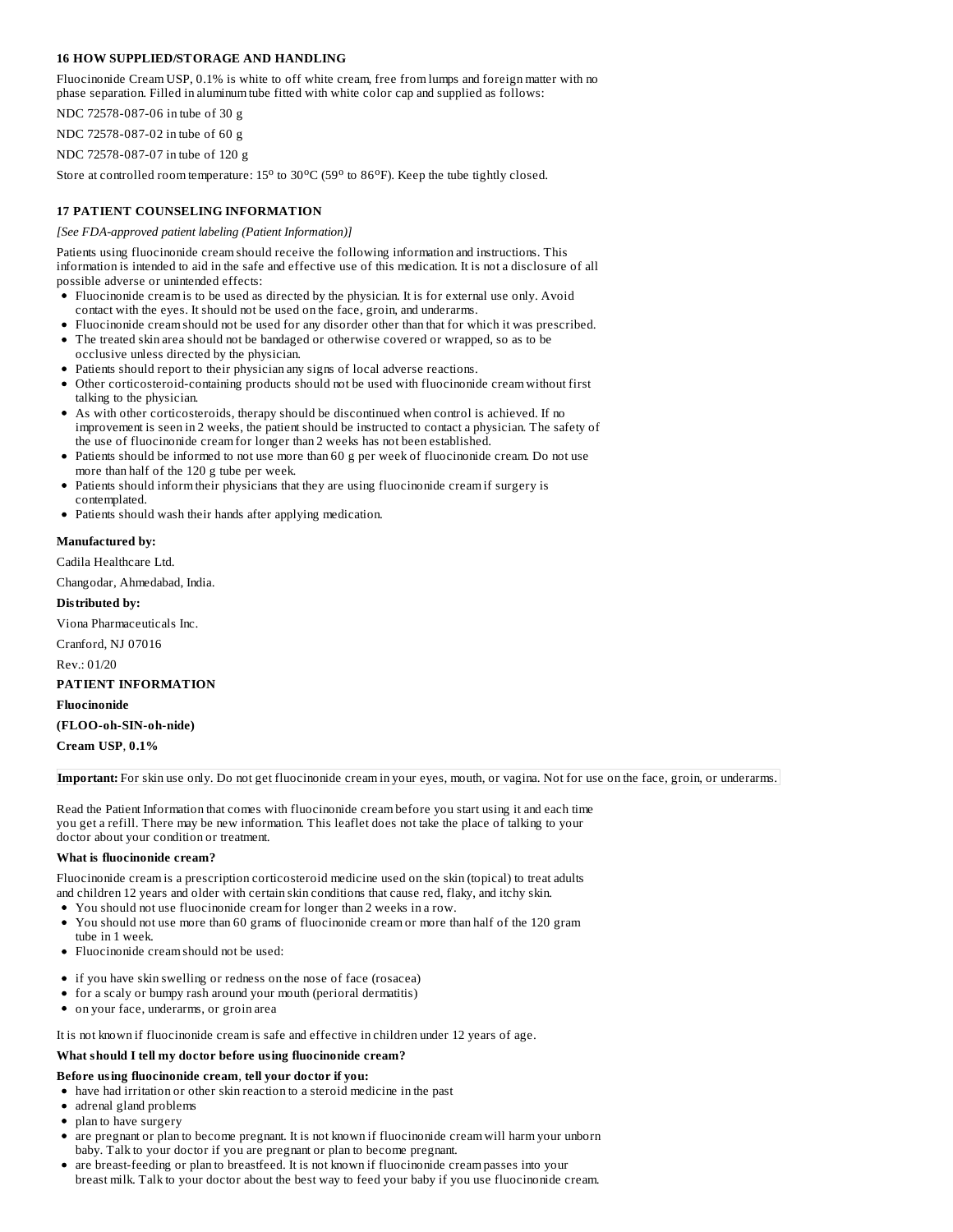**Tell your doctor about all the medicine you take** including prescriptions and non-prescriptions medicines, vitamins, and herbal supplements. Especially tell your doctor if you take a corticosteroid medicine by mouth or use other products on your skin that contain corticosteroids. Ask your doctor or pharmacist if you are not sure.

Know the medicines you take. Keep a list of your medicines with you to show your doctor and pharmacist when you get a new medicine.

## **How should I us e fluocinonide cream?**

- **See"Whatisfluocinonidecream?"**
- Use fluocinonide cream exactly as your doctor tells you**.**
- This medicine is for use on the skin only. Do not use fluocinonide cream in your eyes, mouth or vagina.
- Wash your hands after you use fluocinonide cream.
- Do not use fluocinonide cream for longer than 2weeks in a row.
- Talk to your doctor if your skin does not get better after 2 weeks of treatment with fluocinonide cream.
- Do not bandage or cover the skin treated with fluocinonide cream unless your doctor tells you to.

## **What are the possible side effects with fluocinonide cream?**

Fluocinonide cream may cause side effects, including:

- **Symptomsofadisorderwheretheadrenalglanddoesnotmakeenoughofcertainhormones(adrenalinsufficiency)duringtreatmentorafterstoppingtreatment.** Your doctor may do blood tests to check you for adrenal insufficiency while you are using
- fluocinonide cream. Tell your doctor if you have any of these symptoms of adrenal insufficiency:
- tiredness that worsens and does not go away
- nausea or vomiting
- dizziness or fainting
- muscle weakness
- irritability and depression
- loss of appetite
- weight loss

**Cushing'ssyndrome** , **whenthebodyis expos edtotoomuchofthehormonecortisol.** Your doctor may do tests to check for this. Symptoms can include:

- weight gain, especially around your upper back and midsection  $\bullet$
- slow healing of cuts, insect bites and infections
- tiredness and muscle weakness
- depression, anxiety and irritability
- roundness of your face (moon face)
- new or worsening high blood pressure

#### **The most common side effect of fluocinonide cream is** burning of your skin treated with fluocinonide cream.

Talk to your doctor about any side effect that bothers you or that does not go away.

These are not all the side effects with fluocinonide cream. Ask your doctor or pharmacist for more information.

Call your doctor for medical advice about side effects. You may report side effects to Viona Pharmaceuticals Inc. at 1-888-304-5011 or FDA at 1-800-FDA-1088.

#### **How should I store fluocinonide cream?**

- Store fluocinonide cream at room temperature, between 59°F to 86°F (15°C to 30°C).
- Keep the tube tightly closed.

#### **Keep fluocinonide cream and all medicines out of the reach of children.**

#### **General information about fluocinonide cream**

Medicines are sometimes prescribed for purposes other than those listed in the Patient Information leaflet. Do not use fluocinonide cream for a condition for which it was not prescribed. Do not give fluocinonide cream to other people, even if they have the same symptoms you have. It may harm them.

This Patient Information leaflet summarizes the most important information about fluocinonide cream. If you would like more information, talk with your doctor. You can also ask your pharmacist or doctor for information about fluocinonide cream that is written for healthcare professionals.

#### **What are the ingredients in fluocinonide cream?**

**Active ingredient:** fluocinonide, USP

**Inactive ingredients:** anhydrous citric acid, carbomer homopolymer type C, diethylene glycol monoethyl ether, diisopropanolamine, glyceryl monostearate, glyceryl stearate/PEG-100 stearate, propylene glycol and purified water.

This Patient Information has been approved by the U.S. Food and Drug Administration.

**Manufactured by:**

Cadila Healthcare Ltd.

Changodar, Ahmedabad, India.

**Distributed by:**

Viona Pharmaceuticals Inc. Cranford, NJ 07016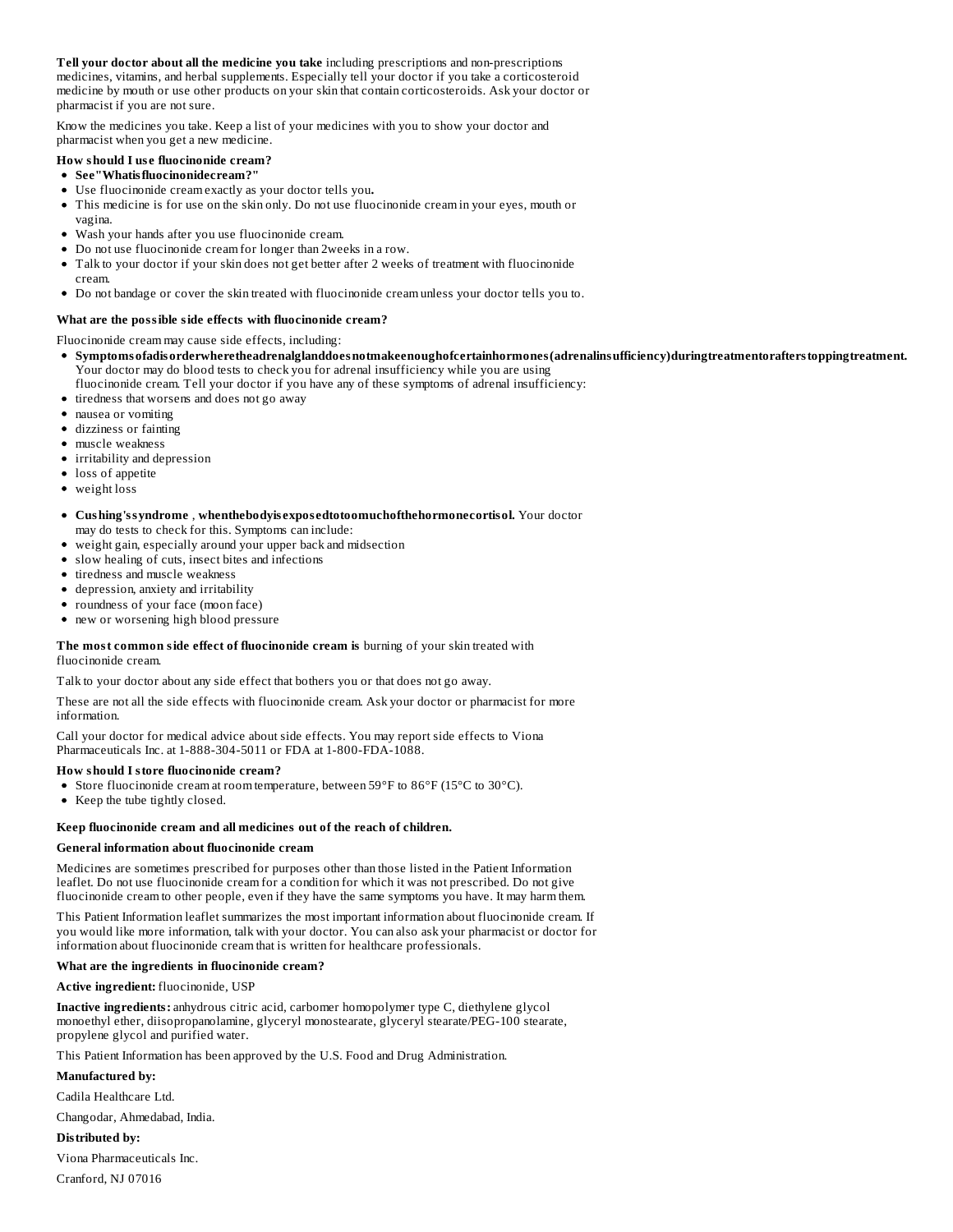## **PACKAGE LABEL.PRINCIPAL DISPLAY PANEL**

NDC 72578-087-06

Fluocinonide Cream USP, 0.1%

Rx only

30 g

Viona



| <b>FLUOCINONIDE</b>                                                   |                         |                                     |                          |          |                 |
|-----------------------------------------------------------------------|-------------------------|-------------------------------------|--------------------------|----------|-----------------|
| fluocinonide cream                                                    |                         |                                     |                          |          |                 |
|                                                                       |                         |                                     |                          |          |                 |
| <b>Product Information</b>                                            |                         |                                     |                          |          |                 |
| Product Type                                                          | HUMAN PRESCRIPTION DRUG | NDC:72578-087<br>Item Code (Source) |                          |          |                 |
| <b>Route of Administration</b>                                        | TOPICAL                 |                                     |                          |          |                 |
|                                                                       |                         |                                     |                          |          |                 |
|                                                                       |                         |                                     |                          |          |                 |
| <b>Active Ingredient/Active Moiety</b>                                |                         |                                     |                          |          |                 |
| <b>Ingredient Name</b>                                                |                         |                                     | <b>Basis of Strength</b> |          | Strength        |
| FLUO CINO NIDE (UNII: 2W4A77YPAN) (FLUO CINO NIDE - UNII: 2W4A77YPAN) |                         |                                     | <b>FLUOCINONIDE</b>      |          | $1$ mg in $1$ g |
|                                                                       |                         |                                     |                          |          |                 |
|                                                                       |                         |                                     |                          |          |                 |
| <b>Inactive Ingredients</b>                                           |                         |                                     |                          |          |                 |
| <b>Ingredient Name</b>                                                |                         |                                     |                          | Strength |                 |
| ANHYDROUS CITRIC ACID (UNII: XF417D3PSL)                              |                         |                                     |                          |          |                 |
| CARBOMER HOMOPOLYMER TYPE C (UNII: 4Q93RCW27E)                        |                         |                                     |                          |          |                 |